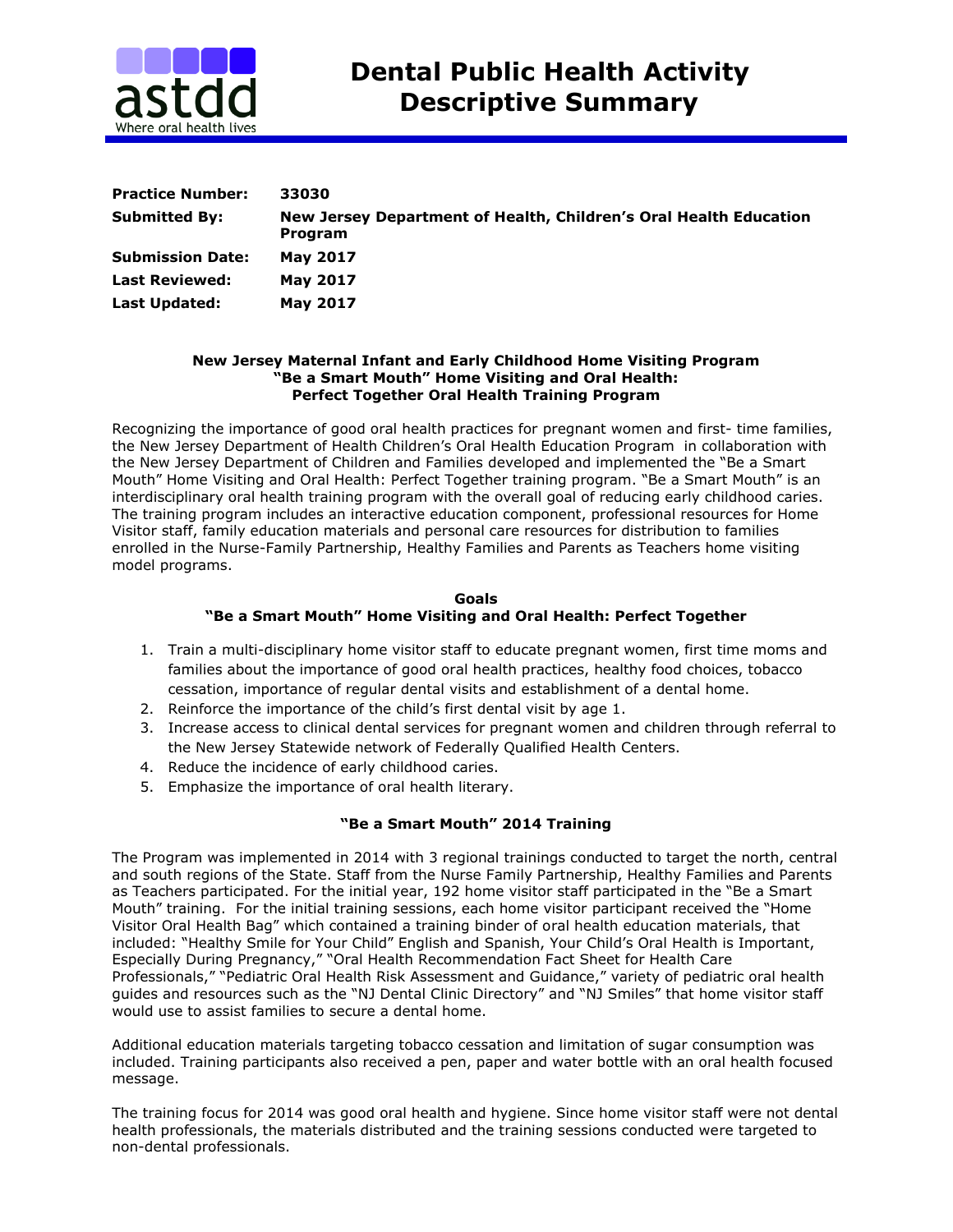Approximate cost for "Home Visitor Oral Health Training" bag was \$ 26.00/bag.

Each family enrolled in the NJ Home Visiting Program received a "Family Oral Health Care" bag. The bag distributed to families included: 2 adult toothbrushes, 2 child size brushes, infant brush, tooth tender, adult floss, child flossers, 2-minute timer, sippy cup, xylitol gum, leaflets including, "Healthy Smiles for Your Young Child," "Tooth Fairy and 2min2x.org," and "Oral Health is Important/Pregnancy."

The approximate cost of the "Family Oral Health Care" bag was \$ 6.00

The home visitor staff bags and the family care bags were assembled by an outside agency that also stored the materials until training sessions took place.

### **"Be a Smart Mouth" 2015 Training**

During the 2015 grant year, a "Be a Smart Mouth" refresher training took place in addition to a regular training session. A total of 50 home visitor staff participated.

For the year II training sessions, home visitor staff received an "Oral Health Training Portfolio" that included: "Bright Futures Pocket Guide, information for the NJ Dental Clinic Directory to assist staff in securing a dental home for families, "Drink Pyramid Magnet," writing pad, and additional print oral health resources.

The approximate cost was \$2.60/portfolio. (This is a reduced cost since many materials were previously purchased.)

"Family Oral Health Care" bags were provided for distribution to newly enrolled families. The cost remained the same as the initial project year. The same resources were provided.

The home visitor staff bags and the family care bags were again assembled by an outside agency. The agency stored the materials until training sessions took place and shipped them to the training location.

### **"Be a Smart Mouth" 2016 Training**

During year 3 of the "Be a Smart Mouth" Initiative, the training initiatives focused on "Oral Health and Oral Health Literacy." Three regional trainings took place with 128 home visitor staff participating.

Participants received the "Oral Health Training Portfolio." Materials for year III included: pad and pen, "Bright Futures Pocket Guide, "American Academy of Pediatrics Brush/Book/Bed Poster," "Oral Health self-management goal sheet," "American Academy of Pediatrics Clinical Finding Handout," information for NJ Dental Clinic Directory to assist families to secure a dental home.

The approximate cost was \$3.00/portfolio.

"Family Oral Health Care" bags were also distributed. The bag included the same materials as provided during year II; however, in efforts to enhance oral health literacy, and encourage a routine of bedtime tooth brushing along with reading a story to the child, a copy of the "Bernstein Bears Visit the Dentist" was included.

Approximate cost of the "Family Oral Health Care" bag was \$10.00

The home visitor staff bags and family care bags were assembled by an outside agency. The agency stored the materials until training sessions took place and shipped them to the training location.

### **"Be a Smart Mouth" Trainings**

Since inception, each training program included a power point presentation with content including: good oral health and hygiene practices, healthy food choice selection, reduction of sugary beverage consumption, importance of drinking water, early childhood caries, importance of regular dental check-ups and the resources to assist families to secure a dental home. Participants also watched the video, "Healthy Mouths For Your and Your Baby" video. (University of Michigan)